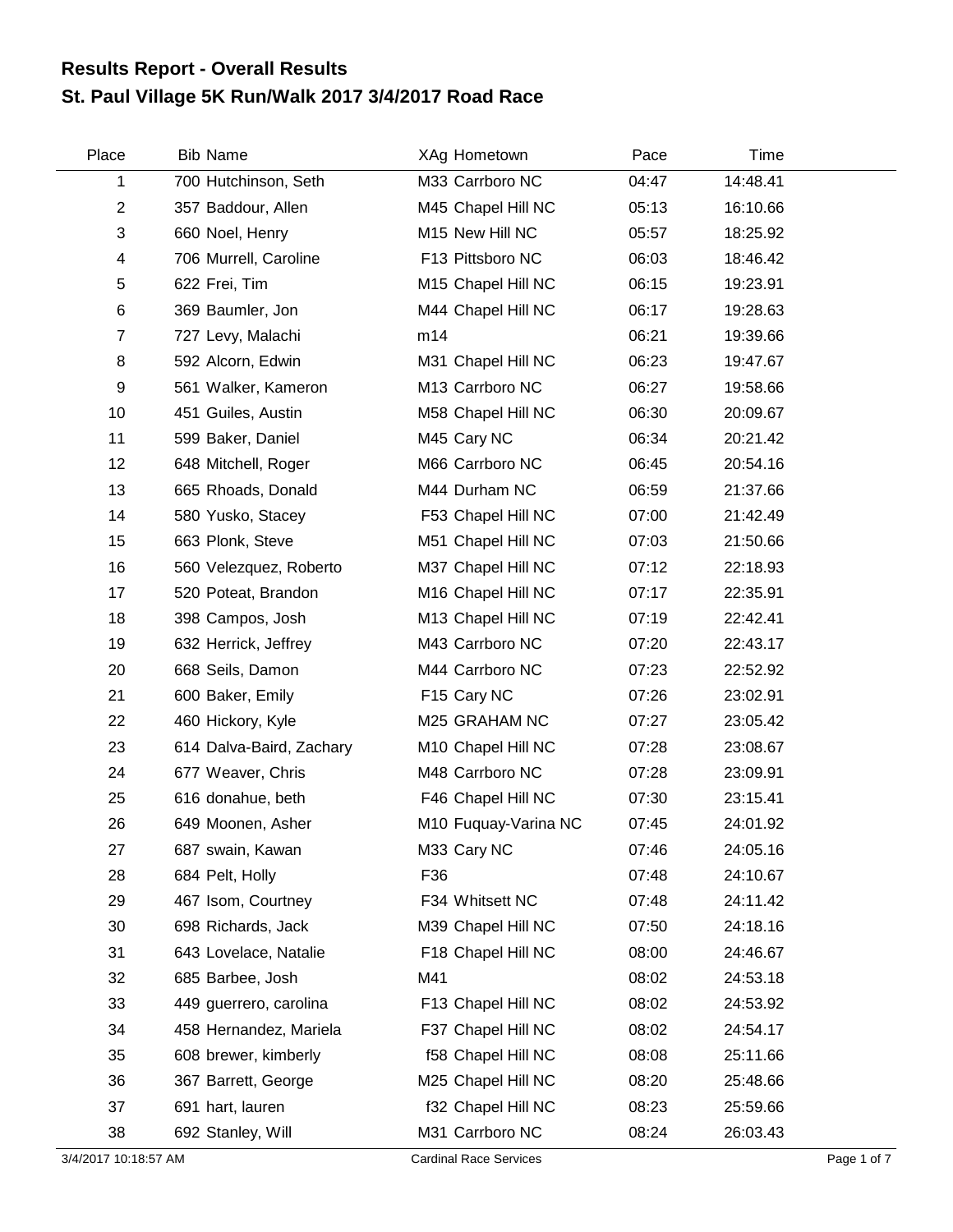| Place | <b>Bib Name</b>         | XAg Hometown         | Pace  | Time     |  |
|-------|-------------------------|----------------------|-------|----------|--|
| 39    | 693 Staley, Megan       | F22 GRAHAM NC        | 08:24 | 26:03.66 |  |
| 40    | 657 Neely, Ed           | M59 Chapel Hill NC   | 08:28 | 26:13.41 |  |
| 41    | 671 storrow, lee        | m27 Chapel Hill NC   | 08:36 | 26:40.41 |  |
| 42    | 672 Teske, Alison       | F13 Carrboro NC      | 08:37 | 26:42.43 |  |
| 43    | 673 Teske, Kathryn      | F10 Carrboro NC      | 08:37 | 26:42.92 |  |
| 44    | 597 Arnosti, Carol      | F55 Carrboro NC      | 08:41 | 26:55.17 |  |
| 45    | 604 Blue, Christopher   | M49 Chapel Hill NC   | 08:45 | 27:08.16 |  |
| 46    | 639 Karpinos, Ralph     | M66 Chapel Hill NC   | 08:51 | 27:26.16 |  |
| 47    | 670 Sternlof, Emma      | F25 Durham NC        | 08:52 | 27:29.66 |  |
| 48    | 596 Arnel, Tom          | M54 Carrboro NC      | 09:00 | 27:52.92 |  |
| 49    | 375 Bennett, Channing   | M0 Carrboro NC       | 09:02 | 27:58.91 |  |
| 50    | 606 Bowers, Bob         | M48 Carrboro NC      | 09:04 | 28:06.67 |  |
| 51    | 368 Baumler, Annika     | F9 Chapel Hill NC    | 09:07 | 28:16.18 |  |
| 52    | 370 Baumler, Katherine  | F43 Chapel Hill NC   | 09:10 | 28:25.94 |  |
| 53    | 659 nichols, margie     | F64 Hillsborough NC  | 09:16 | 28:43.16 |  |
| 54    | 386 Branch, Nicole      | F11 Carrboro NC      | 09:18 | 28:51.16 |  |
| 55    | 527 Roberts, Garland    | M34 Chapel Hill NC   | 09:25 | 29:10.17 |  |
| 56    | 528 Roberts, Kristen    | F35 Chapel Hill NC   | 09:25 | 29:11.17 |  |
| 57    | 695 Carly, Kathleen     | F55 Carrboro NC      | 09:29 | 29:24.66 |  |
| 58    | 662 O'Connor, Siobhan   | F55 Chapel Hill NC   | 09:30 | 29:27.42 |  |
| 59    | 550 Sullivan, Matthew   | M49 Chapel Hill NC   | 09:33 | 29:37.67 |  |
| 60    | 705 Murrell, Shern      | F52 Pittsboro NC     | 09:35 | 29:43.17 |  |
| 61    | 587 Royster, Reginald   | M100 Chapel Hill NC  | 09:43 | 30:05.92 |  |
| 62    | 694 Chelmiriski, Ann    | F53 Carrboro NC      | 09:48 | 30:22.67 |  |
| 63    | 726 West, Dara          | f <sub>59</sub>      | 09:57 | 30:49.67 |  |
| 64    | 507 Palmer, Mary        | F25 Chapel Hill NC   | 10:02 | 31:07.41 |  |
| 65    | 667 Rives, Elizabeth    | F49 Chapel Hill NC   | 10:03 | 31:08.17 |  |
| 66    | 690 Hart, Robert        | M63 Chapel Hill NC   | 10:07 | 31:21.17 |  |
| 67    | 465 Hughes, Dana        | F42 Snow Camp NC     | 10:20 | 32:01.91 |  |
| 68    | 543 Smith, Paul         | M49 Chapel Hill NC   | 10:20 | 32:01.92 |  |
| 69    | 650 Moonen, Charlotte   | F12 Fuquay-Varina NC | 10:21 | 32:06.41 |  |
| 70    | 610 Chaney, Bethany     | F48 Carrboro NC      | 10:25 | 32:18.68 |  |
| 71    | 452 Guiles, Beth        | F56 Chapel Hill NC   | 10:28 | 32:26.17 |  |
| 72    | 436 Galbreath, Brianna  | F28 Madison NC       | 10:31 | 32:36.42 |  |
| 73    | 479 Lopez, Ricardo      | M43 Chapel Hill NC   | 10:39 | 33:00.94 |  |
| 74    | 480 Lopez Cortez, Diego | M7 Chapel Hill NC    | 10:39 | 33:01.16 |  |
| 75    | 508 Palmer, Mary Jane   | f57 Chapel Hill NC   | 10:40 | 33:04.92 |  |
| 76    | 476 Kreutzer, Emily     | F28 Carrboro NC      | 10:45 | 33:19.91 |  |
| 77    | 652 Moonen, Scott       | M39 Fuquay-Varina NC | 10:45 | 33:20.42 |  |
| 78    | 547 Soher, Emily        | F11 Chapel Hill NC   | 10:46 | 33:23.91 |  |
| 79    | 537 Shubert, Tiffany    | F46 Chapel Hill NC   | 10:47 | 33:24.17 |  |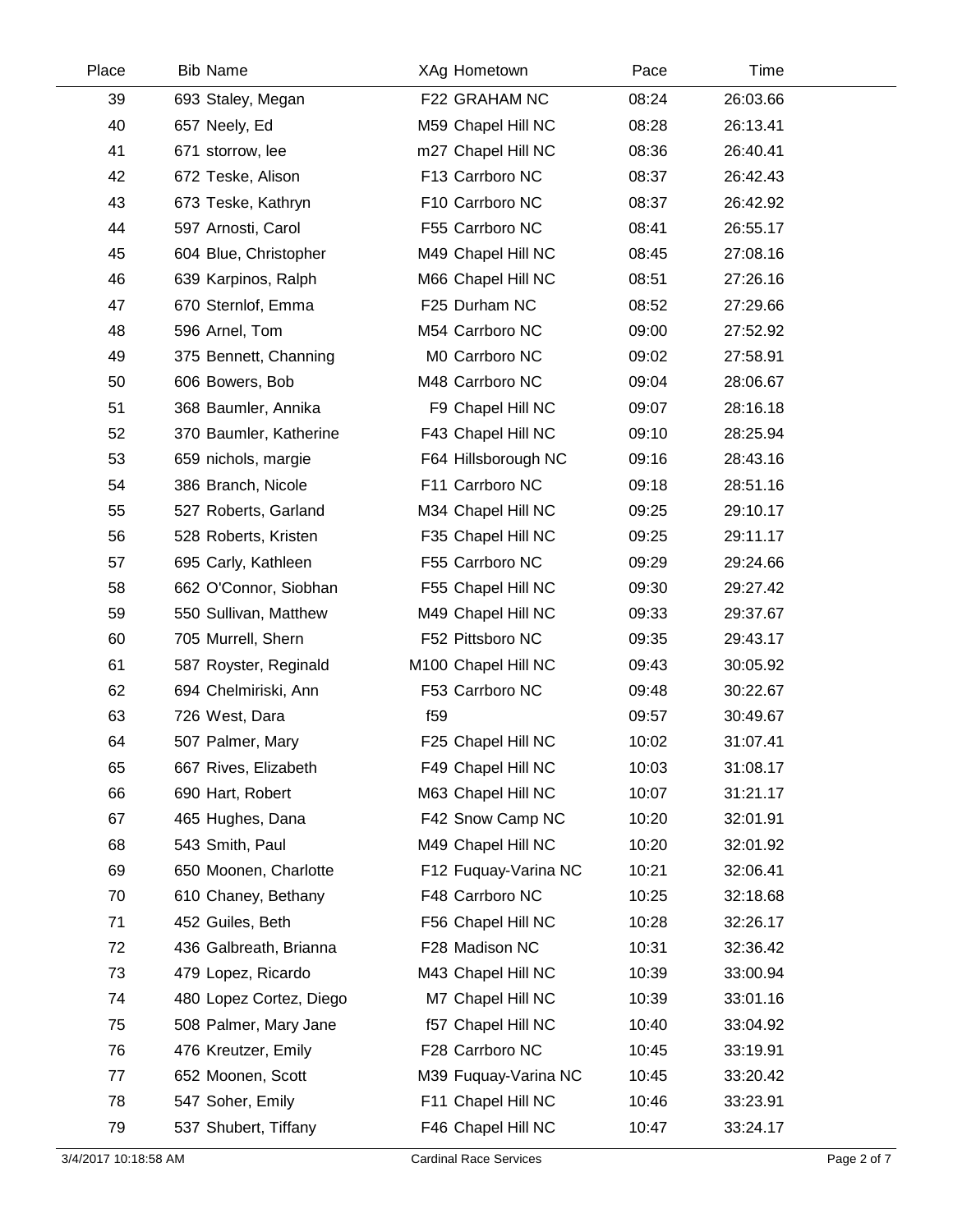| Place | <b>Bib Name</b>             | XAg Hometown         | Pace  | Time     |  |
|-------|-----------------------------|----------------------|-------|----------|--|
| 80    | 427 Edwards, Jr, Marcus     | M18 Chapel Hill NC   | 10:52 | 33:40.42 |  |
| 81    | 349 Adams, Gabby            | F17 Carrboro NC      | 10:53 | 33:43.17 |  |
| 82    | 738 Andrews, Bill           | M70                  | 10:55 | 33:50.17 |  |
| 83    | 651 Moonen, Ivy             | F13 Fuquay-Varina NC | 11:01 | 34:08.92 |  |
| 84    | 415 davis, latanya          | F49 Chapel Hill NC   | 11:16 | 34:54.17 |  |
| 85    | 521 Price, Tim              | M59 Durham NC        | 11:17 | 34:58.92 |  |
| 86    | 621 Fonvielle, Wayne        | M66 Apex NC          | 11:18 | 35:01.92 |  |
| 87    | 379 Blackwell, Wade         | M66 Brown Summit NC  | 11:23 | 35:18.42 |  |
| 88    | 448 Guerrero, Anthony       | M9 Chapel Hill NC    | 11:33 | 35:48.17 |  |
| 89    | 481 Lopez Cortez, Guadalupe | F12 Chapel Hill NC   | 11:33 | 35:48.17 |  |
| 90    | 384 Branch, David           | M56 Carrboro NC      | 11:38 | 36:03.41 |  |
| 91    | 602 Barnes, Adrienne        | f50 Raleigh NC       | 11:40 | 36:11.16 |  |
| 92    | 426 Edwards, Ted            | M74 Pittsboro NC     | 11:59 | 37:08.41 |  |
| 93    | 504 Neville, Jerry          | M61 Durham NC        | 12:12 | 37:48.41 |  |
| 94    | 401 Carlton, Trinita        | F42 Chapel Hill NC   | 12:12 | 37:49.42 |  |
| 95    | 678 Webb, Sandra            | F57 Apex NC          | 12:14 | 37:54.42 |  |
| 96    | 456 Hamburg, Troy           | M49 WAKE FOREST N    | 12:16 | 38:01.41 |  |
| 97    | 729 Ponder, Evelyn          | F14 Durham NC        | 12:17 | 38:03.42 |  |
| 98    | 414 Davis, Chris            | M30 Hillsborough NC  | 12:17 | 38:05.34 |  |
| 99    | 487 Lyons-O'Kelly, Amir     | M11 Chapel Hill NC   | 12:18 | 38:07.66 |  |
| 100   | 620 Fonvielle, Sherry       | F61 Apex NC          | 12:21 | 38:17.41 |  |
| 101   | 641 Lavelle, Lydia          | F55 Chapel Hill NC   | 12:25 | 38:29.66 |  |
| 102   | 396 Bynum, Thomas           | M64 Chapel Hill NC   | 12:26 | 38:32.67 |  |
| 103   | 549 Spinks, Inga            | F43 Greensboro NC    | 12:44 | 39:29.92 |  |
| 104   | 385 Branch, Kira            | F14 Carrboro NC      | 12:55 | 40:02.92 |  |
| 105   | 474 Kirkpatrick, Natalie    | F53 Charlotte NC     | 12:55 | 40:03.67 |  |
| 106   | 732 Watson, II, Doval       | M26 Chapel Hill NC   | 12:57 | 40:07.69 |  |
| 107   | 352 Alston, Shereese        | F29 Chapel Hill NC   | 12:59 | 40:13.92 |  |
| 108   | 569 Wiggins, Symphony       | F16 Chapel Hill NC   | 12:59 | 40:14.92 |  |
| 109   | 728 Ponder, Celia           | F44 Durham NC        | 13:04 | 40:30.42 |  |
| 110   | 730 Ponder, Jack            | M10 Durham NC        | 13:07 | 40:38.66 |  |
| 111   | 374 Bello, Matthew          | M45 Durham NC        | 13:24 | 41:32.41 |  |
| 112   | 490 Marley, Bernard         | M41 Greensboro NC    | 13:57 | 43:16.17 |  |
| 113   | 377 Blackwell, Allan        | M31 Brown Summit NC  | 13:57 | 43:16.18 |  |
| 114   | 625 Harris, James           | M65 Chapel Hill NC   | 13:59 | 43:20.16 |  |
| 115   | 399 Carey, Moses            | m71 Chapel Hill NC   | 14:01 | 43:28.16 |  |
| 116   | 446 Graves, Jr, Spencer     | M71 Greensboro NC    | 14:02 | 43:31.66 |  |
| 117   | 680 worthy, allison         | f61 Chapel Hill NC   | 14:03 | 43:32.81 |  |
| 118   | 407 Cortez, Edith           | F41 Chapel Hill NC   | 14:04 | 43:34.92 |  |
| 119   | 714 Sturdivant, Derrell     | f56 Durham NC        | 14:04 | 43:35.16 |  |
| 120   | 708 Cunningham, Tina        | f54 Chapel Hill NC   | 14:04 | 43:35.79 |  |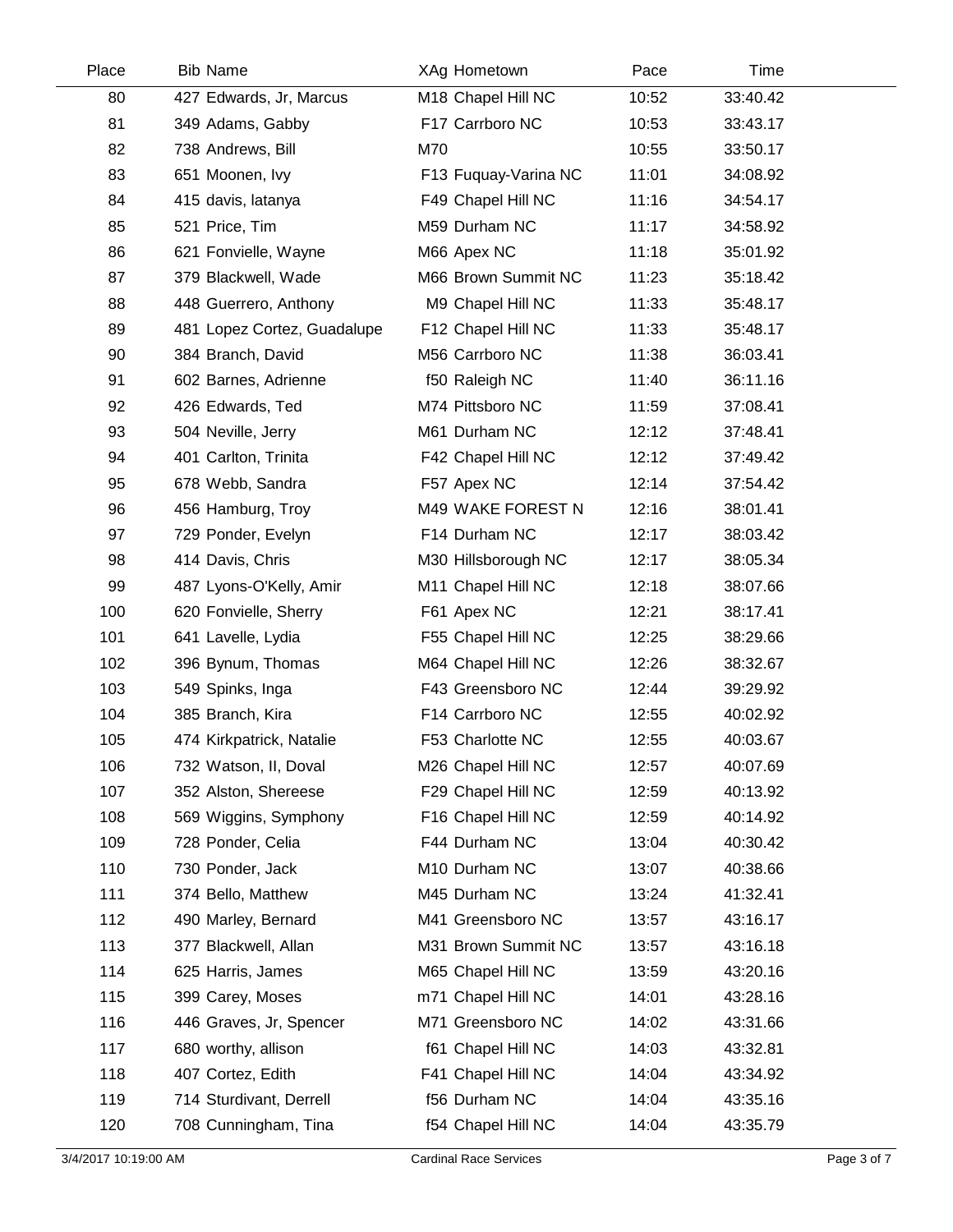| Place | <b>Bib Name</b>         | XAg Hometown              | Pace  | Time     |
|-------|-------------------------|---------------------------|-------|----------|
| 121   | 576 Wright, Levi        | M73 Brown Summit NC       | 14:13 | 44:02.92 |
| 122   | 598 Baird, Traci        | F46 Chapel Hill NC        | 14:15 | 44:10.91 |
| 123   | 420 DeBose, Chaz        | M11 Durham NC             | 14:17 | 44:17.16 |
| 124   | 707 Brackett, Kennetra  | F29 Raleigh NC            | 14:25 | 44:41.67 |
| 125   | 709 Hackney, Darlene    | <b>f100 WAKE FOREST N</b> | 14:28 | 44:51.16 |
| 126   | 532 Roland, Joyce       | F77 Durham NC             | 14:29 | 44:52.87 |
| 127   | 425 Edwards, Tanner     | M14 Apex NC               | 14:30 | 44:58.17 |
| 128   | 575 Wright, Lelia       | M73 Brown Summit NC       | 14:37 | 45:17.42 |
| 129   | 445 Graves, Jr, Jaffa   | M69 Greensboro NC         | 14:44 | 45:40.16 |
| 130   | 506 Palmer, Jerry       | m62 Chapel Hill NC        | 14:45 | 45:43.91 |
| 131   | 636 Hipple, Josh        | M34 Apex NC               | 14:46 | 45:46.41 |
| 132   | 635 Hipple, Caroline    | F34 Apex NC               | 14:46 | 45:46.42 |
| 133   | 710 Williams, Mary      | f100 Durham NC            | 14:48 | 45:52.91 |
| 134   | 502 Moore, Anthony      | M66 Carrboro NC           | 14:51 | 46:02.66 |
| 135   | 491 Marley, Nina        | F68 Greensboro NC         | 15:02 | 46:37.41 |
| 136   | 711 Lopez, Stephanie    | F16 Carrboro NC           | 15:08 | 46:55.16 |
| 137   | 637 Jackson, Saphonia   | F32 Raleigh NC            | 15:14 | 47:14.67 |
| 138   | 603 Berry, Sophia       | F35 Smithfield NC         | 15:15 | 47:15.42 |
| 139   | 394 Bynum, Linda        | f63 Chapel Hill NC        | 15:15 | 47:16.67 |
| 140   | 365 Barkley, Jayla      | F8 Chapel Hill NC         | 15:18 | 47:25.41 |
| 141   | 378 Blackwell, Russell  | m70 Chapel Hill NC        | 15:24 | 47:44.66 |
| 142   | 568 White, Marva        | F61 Brown Summit NC       | 15:39 | 48:31.16 |
| 143   | 418 Davis, Sharon       | f60 Carrboro NC           | 15:54 | 49:17.41 |
| 144   | 408 Cotton, Teresa      | F53 Durham NC             | 15:54 | 49:18.16 |
| 145   | 713 Evans, Kelly        | f38 Chapel Hill NC        | 15:57 | 49:27.67 |
| 146   | 654 Morelli, David      | M59 Chapel Hill NC        | 15:57 | 49:27.92 |
| 147   | 611 Chrisman, Allan     | M71 Chapel Hill NC        | 16:02 | 49:42.84 |
| 148   | 454 Hackney, Burnice    | M67 Chapel Hill NC        | 16:04 | 49:49.83 |
| 149   | 469 Johnson, Richard    | M70 Rougemont NC          | 16:05 | 49:50.41 |
| 150   | 524 Rich, Pamela        | f50 Hillsborough NC       | 16:05 | 49:52.67 |
| 151   | 475 Kreutzer, Chris     | M40 Carrboro NC           | 16:09 | 50:03.73 |
| 152   | 488 Lyons-O'Kelly, Jada | F13 Chapel Hill NC        | 16:10 | 50:07.85 |
| 153   | 351 Alston, Dianah      | F53 Carrboro NC           | 16:21 | 50:39.66 |
| 154   | 486 Lyons, David        | m62 Chapel Hill NC        | 16:22 | 50:43.67 |
| 155   | 646 Mecimore, Joshua    | M36 Haw River NC          | 16:22 | 50:44.67 |
| 156   | 647 Mecimore, Kelly     | F38 Haw River NC          | 16:22 | 50:45.17 |
| 157   | 702 Dunn, Alisa         | F26 Timberlake NC         | 16:22 | 50:45.66 |
| 158   | 703 Lucas, Doressa      | F66 Timberlake NC         | 16:23 | 50:46.66 |
| 159   | 704 Price, Tammy        | F100 Timberlake NC        | 16:23 | 50:46.92 |
| 160   | 658 Neely, Gail         | F63 Chapel Hill NC        | 16:23 | 50:47.18 |
| 161   | 701 Long, Joann         | F66 Chapel Hill NC        | 16:23 | 50:47.43 |
|       |                         |                           |       |          |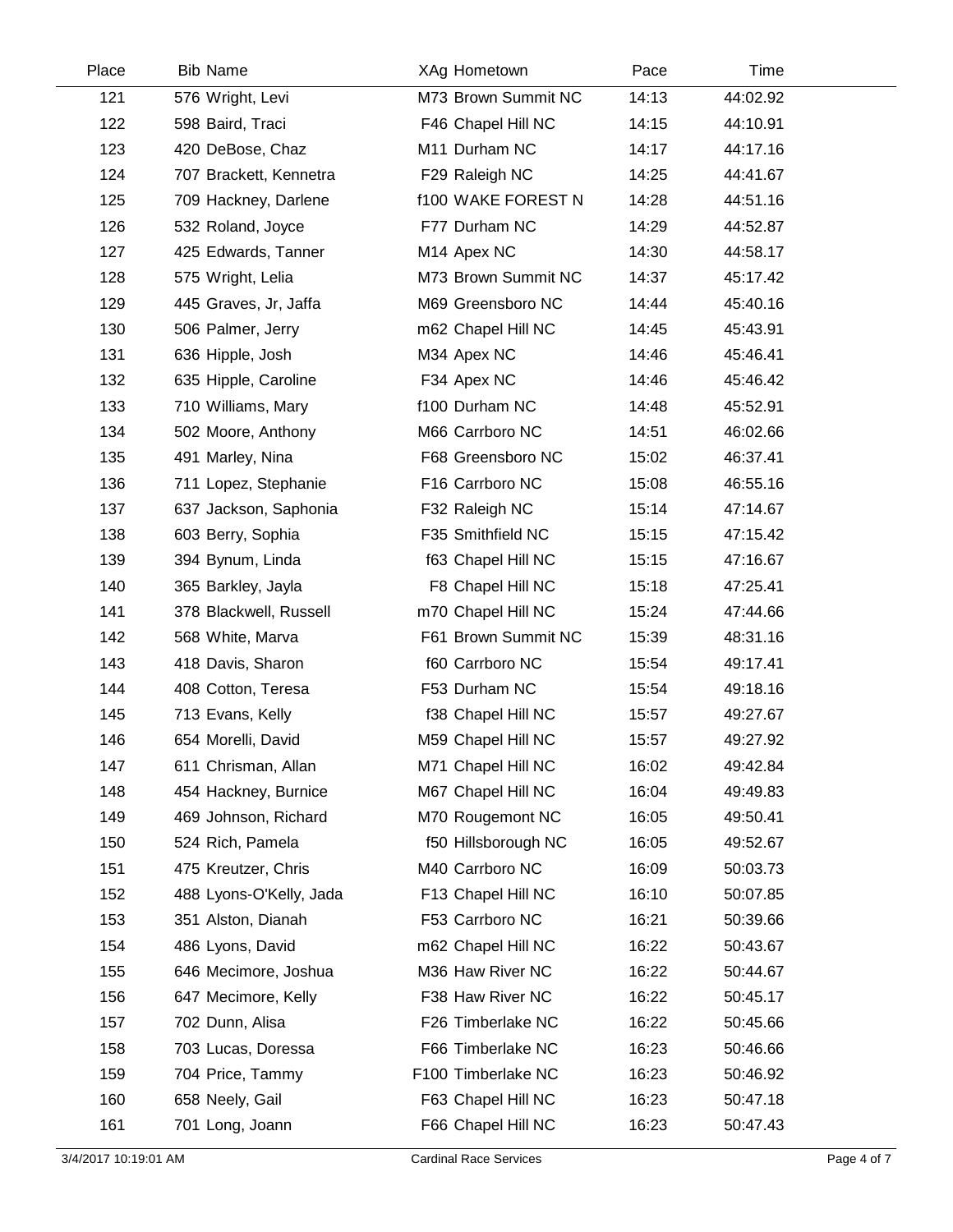| Place | <b>Bib Name</b>               | XAg Hometown        | Pace  | Time     |  |
|-------|-------------------------------|---------------------|-------|----------|--|
| 162   | 661 OBrien, Lynne             | F66 Carrboro NC     | 16:23 | 50:47.83 |  |
| 163   | 617 Ekundayo, Agyei           | F39 Carrboro NC     | 16:34 | 51:21.41 |  |
| 164   | 689 West, Tracey              | F0 Chapel Hill NC   | 16:42 | 51:44.80 |  |
| 165   | 655 Morelli, Nana             | F58 Chapel Hill NC  | 16:42 | 51:45.92 |  |
| 166   | 501 Middleton-Foushee, Barbar | F52 Carrboro NC     | 16:43 | 51:49.81 |  |
| 167   | 615 Dasi, Rani                | F46 Chapel Hill NC  | 16:46 | 51:59.43 |  |
| 168   | 572 Woods, Daria              | F12 Siler City NC   | 16:47 | 52:00.42 |  |
| 169   | 431 Farrington, Kenyetta      | f46 Carrboro NC     | 16:47 | 52:01.91 |  |
| 170   | 679 Webster, Ardra            | F44 Hurdle Mills NC | 16:53 | 52:19.83 |  |
| 171   | 612 Coleman, Allen            | M23 Hurdle Mills NC | 16:53 | 52:20.66 |  |
| 172   | 664 Pope, Lisa                | F50 Cedar Grove NC  | 16:53 | 52:20.92 |  |
| 173   | 669 stephens, gwendolyn       | F47 Hillsborough NC | 16:54 | 52:22.18 |  |
| 174   | 366 Barkley, Josiah           | M16 Chapel Hill NC  | 17:03 | 52:52.67 |  |
| 175   | 364 Barkley, Dorothy          | F57 Chapel Hill NC  | 17:04 | 52:53.17 |  |
| 176   | 555 Townsend, Brandon         | M8 Raleigh NC       | 17:05 | 52:58.92 |  |
| 177   | 556 Townsend, Justin          | M6 Raleigh NC       | 17:16 | 53:30.41 |  |
| 178   | 557 Townsend, Koren           | F40 Raleigh NC      | 17:16 | 53:32.66 |  |
| 179   | 442 Garcia, Mayra             | F36 Chapel Hill NC  | 17:20 | 53:43.42 |  |
| 180   | 719 McClain, Ashanti          | f8 Chapel Hill NC   | 17:30 | 54:13.78 |  |
| 181   | 356 Austin, Jeffrey           | M37 DURHAM NC       | 17:36 | 54:33.17 |  |
| 182   | 355 Austin, Coby              | F35 DURHAM NC       | 17:36 | 54:33.77 |  |
| 183   | 406 Cerventez, Jacqueline     | F28 Chapel Hill NC  | 17:36 | 54:34.17 |  |
| 184   | 523 Reid, Sharron             | F56 Carrboro NC     | 17:36 | 54:34.42 |  |
| 185   | 681 Worthy, Ford              | M60 Chapel Hill NC  | 17:36 | 54:34.62 |  |
| 186   | 591 Williams, Dionne          | F100 Laurel MD      | 17:36 | 54:34.69 |  |
| 187   | 430 Eubanks, Mark             | m56 Durham NC       | 17:37 | 54:35.41 |  |
| 188   | 697 Lee, Howard               | M82                 | 17:37 | 54:35.68 |  |
| 189   | 683 Bell, Gerald              | M79 Chapel Hill NC  | 17:37 | 54:38.17 |  |
| 190   | 721 McClain, Jaimi            | F4 Chapel Hill NC   | 17:52 | 55:23.85 |  |
| 191   | 717 Phillips, Jamesha         | f18 Chapel Hill NC  | 17:53 | 55:26.24 |  |
| 192   | 400 Carlton, Timothy          | M49 Chapel Hill NC  | 17:54 | 55:30.49 |  |
| 193   | 720 McClain, Kalee            | f6 Chapel Hill NC   | 18:01 | 55:52.64 |  |
| 194   | 526 Riley, Corina             | F51 Mebane NC       | 18:03 | 55:57.49 |  |
| 195   | 718 McClain, Jasimine         | f25 Chapel Hill NC  | 18:04 | 56:00.97 |  |
| 196   | 429 Eubanks, Camilla          | F49 Durham NC       | 18:06 | 56:07.25 |  |
| 197   | 722 McClain, Noah             | M2 Chapel Hill NC   | 18:09 | 56:14.97 |  |
| 198   | 716 Caldwell, Rosie           | f59 Chapel Hill NC  | 18:09 | 56:15.77 |  |
| 199   | 715 Caldwell, David           | M63 Chapel Hill NC  | 18:11 | 56:21.25 |  |
| 200   | 723 Mangaroo, Oranique        | f100 Stovall NC     | 18:12 | 56:24.85 |  |
| 201   | 466 Isley, Jenaya             | F17 Chapel Hill NC  | 18:13 | 56:27.73 |  |
| 202   | 402 Cassidy, Alana            | F16 Chapel Hill NC  | 18:13 | 56:28.24 |  |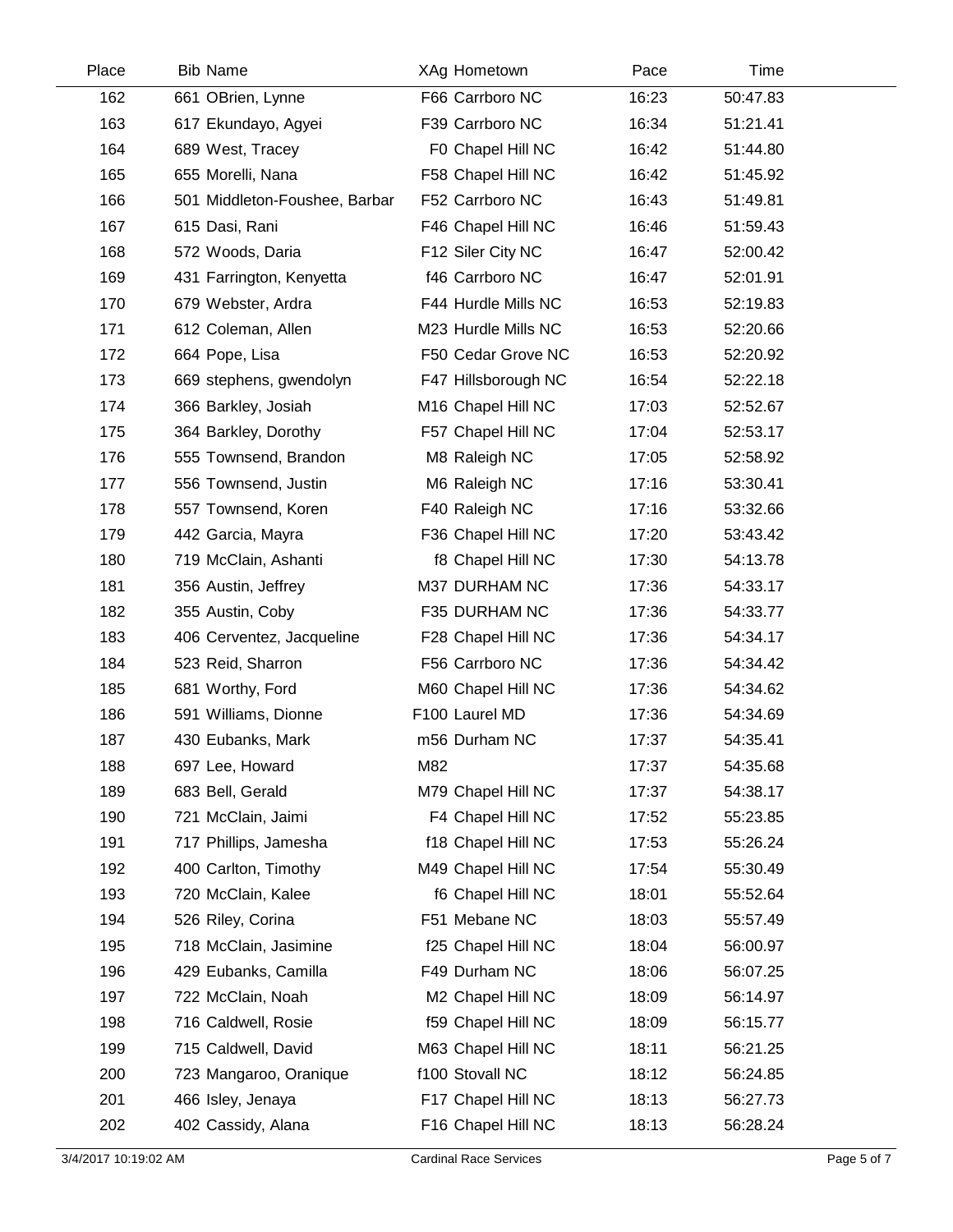| Place | <b>Bib Name</b>             | XAg Hometown        | Pace  | Time        |  |
|-------|-----------------------------|---------------------|-------|-------------|--|
| 203   | 712 Fornville, Victoria     | f15 Chapel Hill NC  | 18:14 | 56:32.73    |  |
| 204   | 735 Thompson, Jeffrey       | M52                 | 18:15 | 56:33.76    |  |
| 205   | 531 Robinson, Undra         | M63 Reidsville NC   | 18:16 | 56:38.24    |  |
| 206   | 724 Poo, Gan                | f15 Chapel Hill NC  | 18:17 | 56:39.85    |  |
| 207   | 530 Robinson, Kimberly      | F60 Reidsville NC   | 18:17 | 56:40.24    |  |
| 208   | 725 Zuw, Elizabeth          | f15 Chapel Hill NC  | 18:17 | 56:42.24    |  |
| 209   | 413 Daniels, Mariah         | F16 Carrboro NC     | 18:19 | 56:46.23    |  |
| 210   | 736 Thompson, Blythe        | F100                | 18:19 | 56:46.73    |  |
| 211   | 574 Worth, Amamda           | F55 Carrboro NC     | 18:21 | 56:51.99    |  |
| 212   | 737 Andrews, Charron        | F <sub>58</sub>     | 18:22 | 56:56.24    |  |
| 213   | 438 Galbreath, Mattie       | f74 Chapel Hill NC  | 18:22 | 56:56.49    |  |
| 214   | 633 Hill, Chip              | M52 Carrboro NC     | 18:28 | 57:13.49    |  |
| 215   | 634 Hill, Mary              | F50 Carrboro NC     | 18:28 | 57:13.98    |  |
| 216   | 512 Parker, Michael         | M67 Chapel Hill NC  | 18:42 | 57:57.50    |  |
| 217   | 468 Isom, Santonius         | M36 Whitsett NC     | 18:43 | 58:00.83    |  |
| 218   | 562 Wardlow, Jr., Carlos    | M17 Burlington NC   | 18:47 | 58:13.76    |  |
| 219   | 731 Stein-Serrosi, Mr       | M53                 | 18:47 | 58:15.23    |  |
| 220   | 441 Garcia, Ashlee          | F11 Chapel Hill NC  | 18:48 | 58:15.51    |  |
| 221   | 443 Garcia, Mayrian         | F16 Chapel Hill NC  | 18:48 | 58:16.99    |  |
| 222   | 499 McQuaig, Taequan        | M16 Burlington NC   | 18:53 | 58:32.51    |  |
| 223   | 450 Guerrero, Maria         | F16 Chapel Hill NC  | 18:53 | 58:33.73    |  |
| 224   | 444 Garcia Cervantes, Oscar | M39 Chapel Hill NC  | 18:54 | 58:34.99    |  |
| 225   | 699 Farrrar, Eugene         | M100 Chapel Hill NC | 19:08 | 59:19.98    |  |
| 226   | 432 Farrington, Voncile     | f75 Chapel Hill NC  | 19:10 | 59:23.48    |  |
| 227   | 686 Lemus, Frank            | M73                 | 19:20 | 59:55.73    |  |
| 228   | 498 McNeil, Keith           | M44 Durham NC       | 19:23 | 01:00:04.83 |  |
| 229   | 383 Bradshaw, Rhena         | F28 Durham NC       | 19:23 | 01:00:05.73 |  |
| 230   | 390 Brownlee, Ava           | f61 Durham NC       | 19:23 | 01:00:06.23 |  |
| 231   | 496 McNeil, Crystal         | F43 Durham NC       | 19:24 | 01:00:08.73 |  |
| 232   | 461 Hingleton, Cheryl       | F58 Greensboro NC   | 19:28 | 01:00:21.98 |  |
| 233   | 462 Hingleton, Garry        | M58 Greensboro NC   | 19:29 | 01:00:23.73 |  |
| 234   | 457 Harris, Glenda          | f68 Durham NC       | 19:29 | 01:00:25.24 |  |
| 235   | 403 Cates, Alecia           | F36 Lincolnton NC   | 19:35 | 01:00:42.99 |  |
| 236   | 405 Cates, Wanda            | f68 Lincolnton NC   | 19:36 | 01:00:44.73 |  |
| 237   | 471 Kee, Justin             | M29 Dallas NC       | 19:36 | 01:00:45.23 |  |
| 238   | 529 Robinson, David         | M56 chapel hill NC  | 20:00 | 01:02:00.83 |  |
| 239   | 419 Debose, Catherine       | F80 Durham NC       | 20:01 | 01:02:01.82 |  |
| 240   | 573 Woods, Derrick          | M12 Siler City NC   | 20:02 | 01:02:06.98 |  |
| 241   | 586 Woodhouse, Yolanda      | F100 Durham NC      | 20:33 | 01:03:42.23 |  |
| 242   | 553 Thompson, Jamal         | M45 Durham NC       | 20:40 | 01:04:03.37 |  |
| 243   | 421 Deese, Carol            | F61 Chapel Hill NC  | 20:46 | 01:04:23.48 |  |